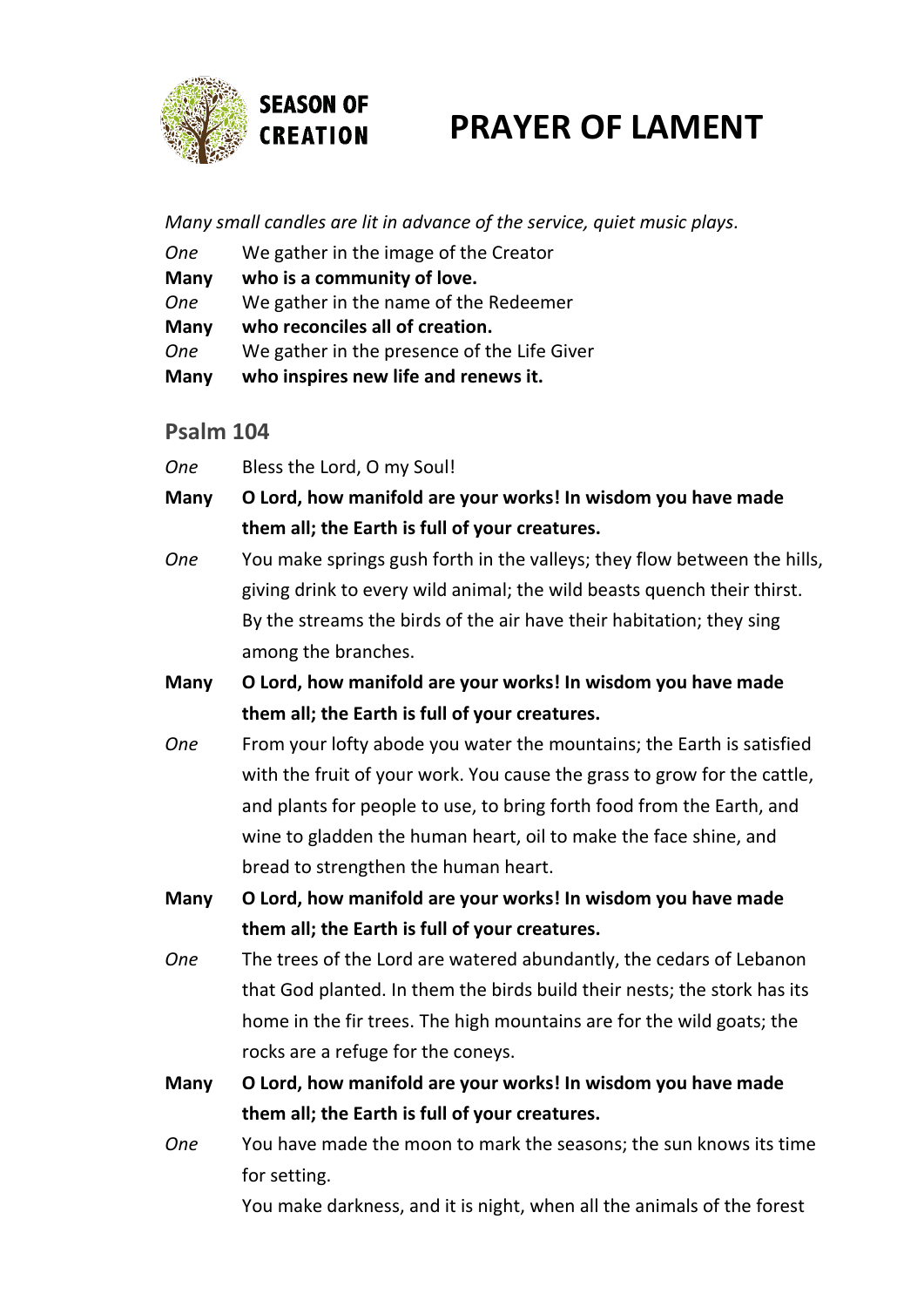come creeping out. These all look to you to give them their food in due season;

- **Many O Lord, how manifold are your works! In wisdom you have made them all; the Earth is full of your creatures.**
- *One* when you give to them, they gather it up; when you open your hand, they are filled with good things. May the glory of the Lord endure forever;
- **Many O Lord, how manifold are your works! In wisdom you have made them all; the Earth is full of your creatures.**

## **Confession**

*One* We praise you God, for the manifold wonders of your creation. With the psalmist we are amazed at the diversity of your work. The Earth is full of your creatures and in your holy wisdom you have made them all.

> But in our self-centeredness, we have overlooked our fellow creatures and neglected our work of tending and keeping the Earth (Genesis 2:15). We have polluted the land and the waters; we have destroyed delicate habitats. Your precious species die. We know that creation waits with eager longing in the hope of being set free from this bondage to our decay (Romans 8:19-22). And so we confess. God of mercy and justice,

- **Many We confess our broken relationship with you, your world and our fellow creatures,**
- *One Living without humility or reverence, as though the Earth's resources were limitless and our sole right, and neglecting our duty of care for the whole web of life and our common home.*

**Many We confess our overuse of transportation,**

*One* the need for speed overriding the healing of the Earth's fever.

- **Many We confess our hyper-consumption of food and energy,**
- *One* producing meat and electrons electricity? on demand, but too often exhausting and poisoning the backyards of the poorest.
- **Many We confess our soaps, our cosmetics, our synthetic clothes,**
- *One* ignoring that their unseen, plastic microbeads run into our streams and oceans, now residing in fish, and probably in some of us.
- **Many We confess our junk, the piles of what we throw away,**
- *One* the sewage smelling of our lack of concern.
- **Many We confess our mind-set,**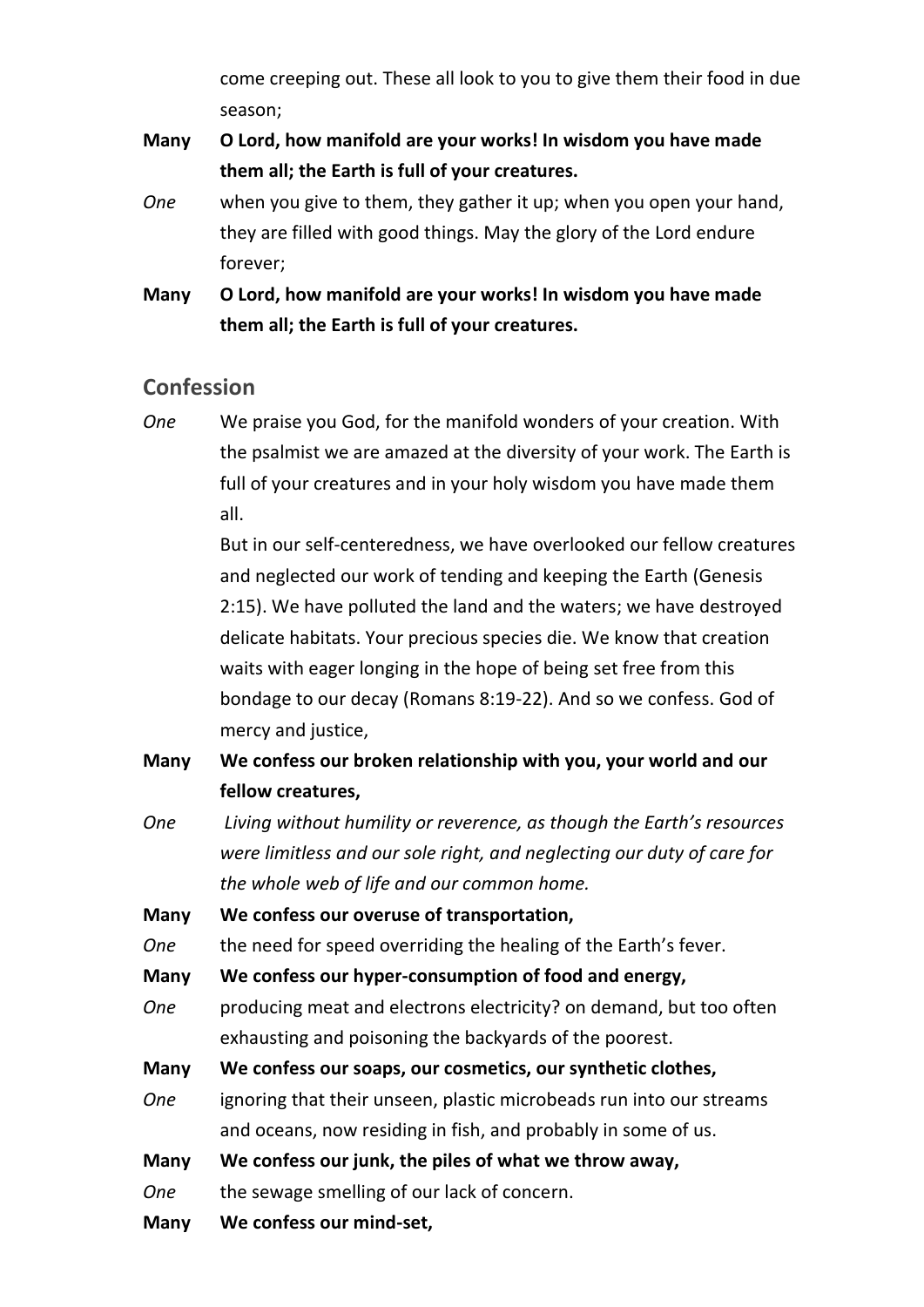- *One* too often concentrating on our ability to buy rather than asking what we really need, what our world needs.
- **Many We confess our unfaithfulness, not loving you with our whole heart and strength and mind,**
- *One* not loving our human and non-human neighbours as ourselves,

**Many not caring for the creation you have given us as a gift.**

- *One* Turn us from our cursed practices
- **Many to life that is really living, giving ourselves away, following Jesus Christ, in whose name we pray. Amen.**
- *One* The Spirit helps us in our weakness; for we do not know how to pray as we ought, but that very Spirit intercedes with sighs too deep for words. And God, who searches the heart, knows what is the mind of the Spirit, because the Spirit intercedes for the saints according to the will of God (Romans 8:26–27).

**Many Amen** *(adapted from the Lutheran World Federation)*

*A time of silence as people go forward to extinguish candles in memory of communities that are being wiped out by environmental degradation and creatures that are becoming extinct.* 

*We sing or play – Senzeni na? – What have we done?.*  <https://www.youtube.com/watch?v=5fDU1PYWT8A>

## **The following powerpoint is shown**

*[http://www.greenanglicans.org/wp-content/uploads/2019/09/Biodiversity-loss](http://www.greenanglicans.org/wp-content/uploads/2019/09/Biodiversity-loss-lament.-Biodiversity-under-threat-.pdf)[lament.-Biodiversity-under-threat-.pdf](http://www.greenanglicans.org/wp-content/uploads/2019/09/Biodiversity-loss-lament.-Biodiversity-under-threat-.pdf)*

When there's so much biodiversity, why does the loss of some species matter? Two analogies: rivet-popping and torn tapestries…

## **Rivet-popping on spaceship Earth**

"In most cases an ecologist can no more predict the consequences of the extinction of a given species than an airline passenger can assess the loss of a single rivet. But both can easily foresee the long-term results of continually forcing species to extinction or removing rivet after rivet.

"No sensible airline passenger today would accept the continuous loss of rivets from jet transports.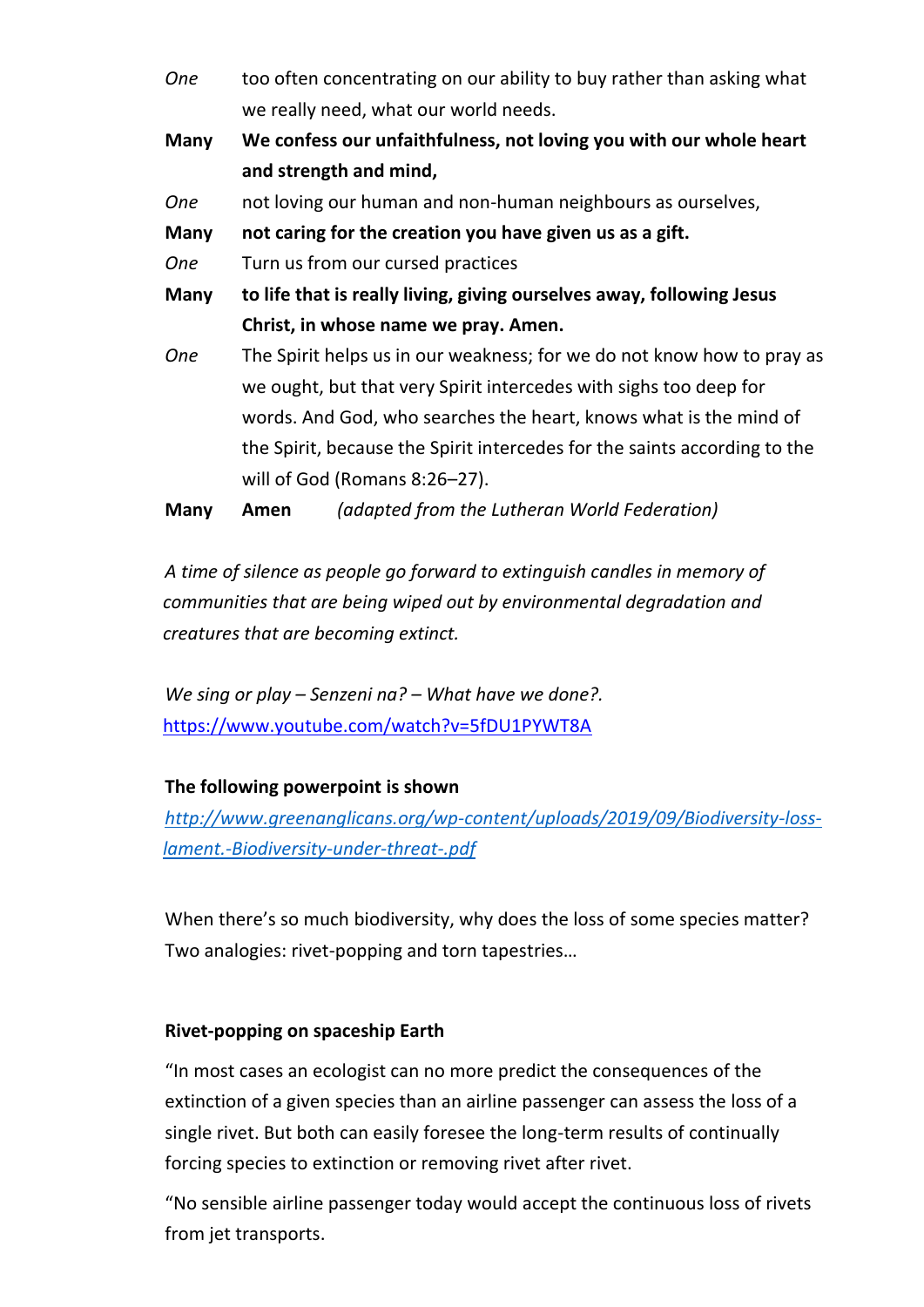"Before much time has passed, attitudes must change so that no sane passenger on spaceship Earth will accept a continuous loss of populations or species of nonhuman organisms."

Paul Ehrlich, Bing Professor of Population Studies and professor of biological sciences at Stanford University, Pala Alto, CA.

From: Ehrlich, Paul & Walker, Brian. (1998). Rivets and Redundancy. Bioscience. 48. 10.2307/1313377.

### **Pulling threads from a tapestry**

"Tapestries have long been used as metaphors for the richness and complexity of biological systems (for example, the 'tapestry of life'). As a metaphor for environmental degradation, each small act of destruction is like pulling a thread from a tapestry.

"At first, the results are almost imperceptible. The function and beauty of the tapestry is slightly diminished with the removal of each thread. If too many threads are pulled, especially if they are pulled from the same area, the tapestry will begin to look worn, and may tear locally. There is no way of knowing ahead of time whether pulling a thread will result in a tear or not.

"The tapestry is not just an aesthetic object. Like the airplane in the rivet metaphor, the tapestry (i.e. biophysical systems) sustains human life.

Carlos Davidson, conservation biologist.

From his paper: Economic Growth and the Environment: Alternatives to the Limits Paradigm: https://academic.oup.com/bioscience/article/50/5/433/264211

### **A time of reflection and commitment:**

"In a Jesus society, you repent not by feeling bad but by thinking different" Mennonite author Rudy Wiebe in The Blue Mountains of China

Today our hearts break. Identify your heartbreak - for this is the area where God is calling you to make a difference. What do you commit to today in the presence of God? We are the ones we have been waiting for.

### **A time of silence**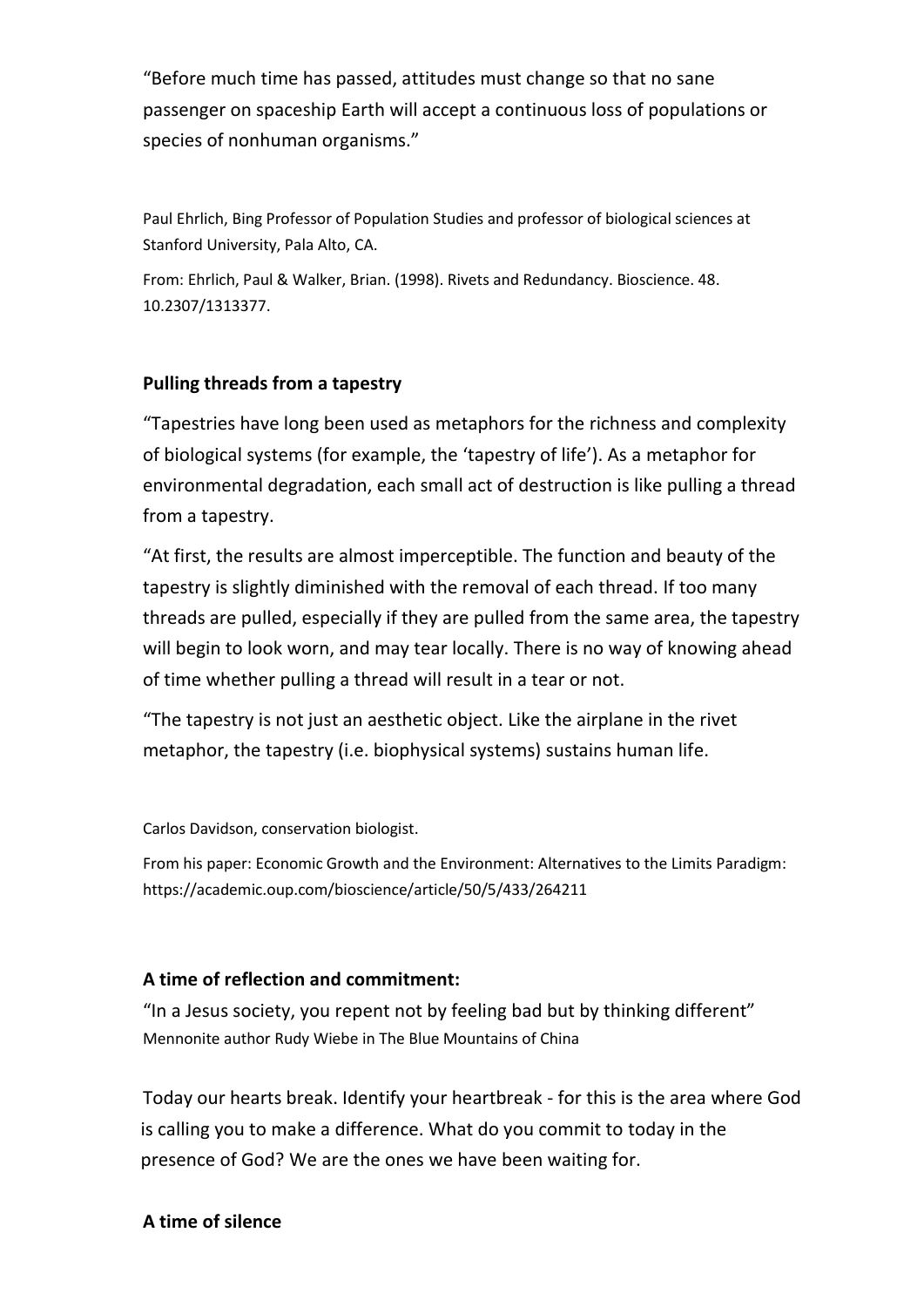*People can write their commitments on small pieces of paper or come up to a large paper to write them publicly.* 

*Beauty for brokenness – Graham Kendrick <https://www.youtube.com/watch?v=08utbDFP9AE>*

#### **Beauty for brokenness**

Hope for despair Lord, in our suffering This is our prayer Bread for the children Justice, joy, peace Sunrise to sunset Your kingdom increase!

Shelter for fragile lives Cures for their ills Work for the craftsman Trade for their skills Land for the dispossessed Rights for the weak Voices to plead the cause Of those who can't speak

*God of the poor Friend of the weak Give us compassion we pray Melt our cold hearts Let tears fall like rain Come, change our love From a spark to a flame*

Refuge from cruel wars Havens from fear Cities for sanctuary Freedoms to share Peace to the killing-fields Scorched earth to green Christ for the bitterness His cross for the pain

Rest for the ravaged earth Oceans and streams Plundered and poisoned Our future, our dreams Lord, end our madness Carelessness, greed